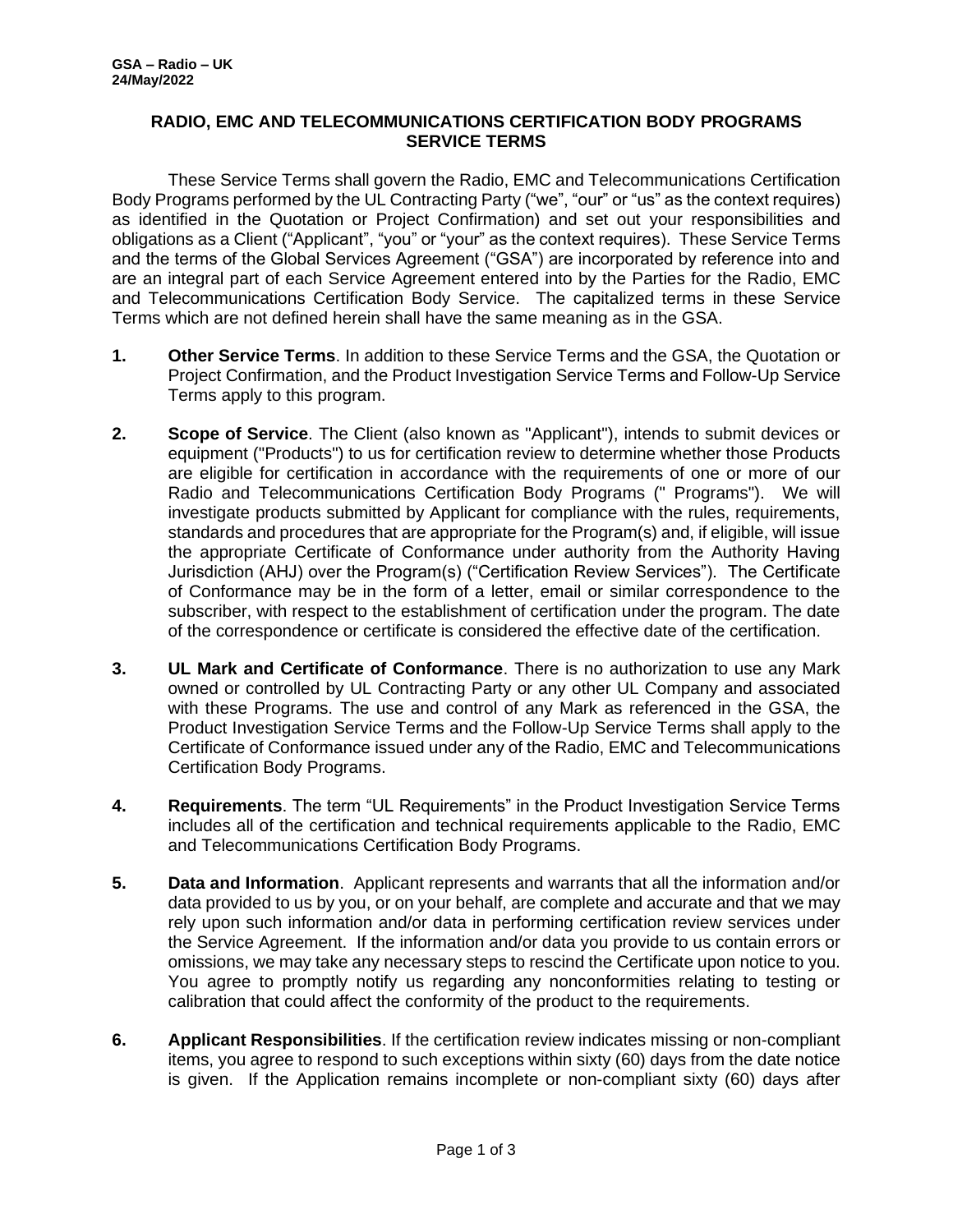notification, the Application will be denied. A resubmittal must be made under a new Application.

- **7. Continued Compliance**. Applicant agrees that the Products for which a Certificate is issued will be produced in compliance with the UL Requirements of the Program under which the Certificate was issued, including the same specifications as the sample(s) that we found to be in compliance with the Program Requirements. Applicant shall notify us promptly if a product has been discontinued.
- **8. Product Changes**. Applicant shall notify us immediately of any changes to a certified Product that may affect the Product's compliance with the Program Requirements. After receiving such notice from the Applicant, we will determine whether any further evaluation is needed for the Product to remain certified. If further evaluation activities are needed to determine compliance with the applicable requirements, you agree not to release the Product at issue until authorized by us in writing. Applicant shall pay all additional charges related to evaluating a modified Product.
- **9. Surveillance**. As a condition of continued certification, the AHJ over the Program(s) require us to conduct surveillance of certified Products. You agree to cooperate fully with us in conducting surveillance and to give our personnel free and open access to your facilities, personnel and documents if we determine such access is necessary to conduct our surveillance activities. You agree to respond to surveillance requests within thirty (30) days of a request. If you fail to comply with our surveillance requests within thirty (30) days, we will report such non-responsiveness to the AHJ, which may take further regulatory action.
- **10. Product Non-Compliance**. If the surveillance indicates that the Product is no longer in compliance with the applicable Program Requirements, you agree to correct the non-compliance within thirty (30) days. You agree not to release any non-complying Products unless authorized in writing by us. You understand that we will report any evidence of non-compliance, in addition to any corrective action or lack of action by you, to the AHJ, which may take further regulatory action including cancellation of the certification.
- **11. Reporting Requirements**. As a condition of continued certification, You agree (i) to report promptly to us any data generated by you or received from other sources regarding the field performance of the Products, (e.g., field reports or complaints, regarding the certified product's alleged non-compliance with the Program's Requirements) and make all records and information relating thereto available to us; and (ii) to take promptly all actions necessary to resolve any demonstrated non-compliance of certified Products.
- **12. Information to AHJs**. You agree that in serving as a certification body, we are required to disseminate the following information to the AHJ either as part of the certification process, ongoing surveillance or upon the request by the AHJ, including: (i) the application information, including mandatory Program forms, test results and Product information; (ii) any indication of non-compliance with the requirements of a certified Product; (iii) records of all surveillance activities; (iv) failure to cooperate with the required surveillance activities; (v) misuse or misrepresentation of the scope of certifications; (vi) discontinuance of the Product; and (vii) records of complaints received regarding certification issues. You agree to the release of such information as a component of the Program(s).